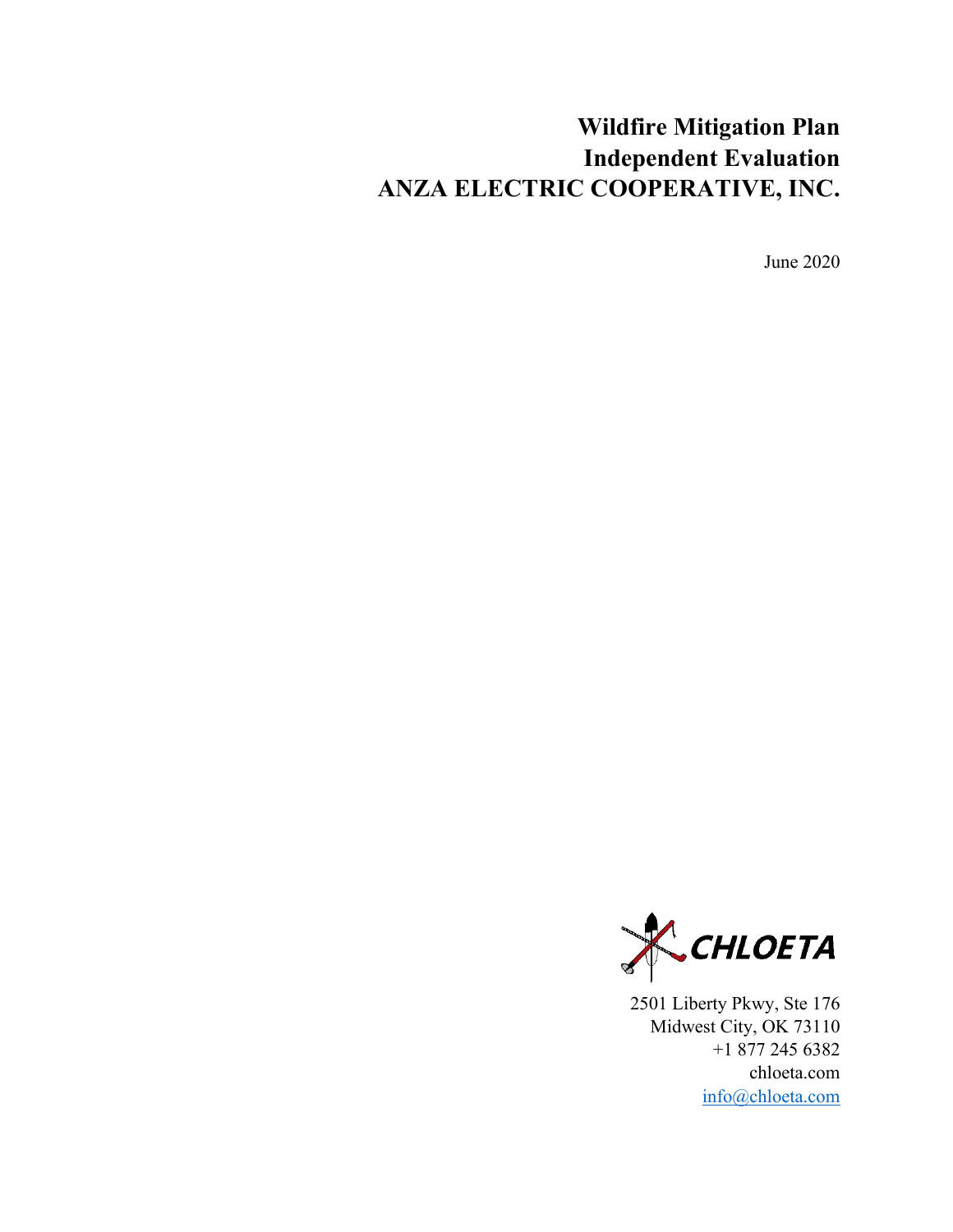## **Table of Contents**

| A.              |  |  |
|-----------------|--|--|
| <b>B.</b>       |  |  |
| $\mathcal{C}$ . |  |  |
| D.              |  |  |
| Ε.              |  |  |
| F.              |  |  |
| G.              |  |  |
| Η.              |  |  |
| I.              |  |  |
| J.              |  |  |
| Κ.              |  |  |
| L.              |  |  |
| M.              |  |  |
| N.              |  |  |
|                 |  |  |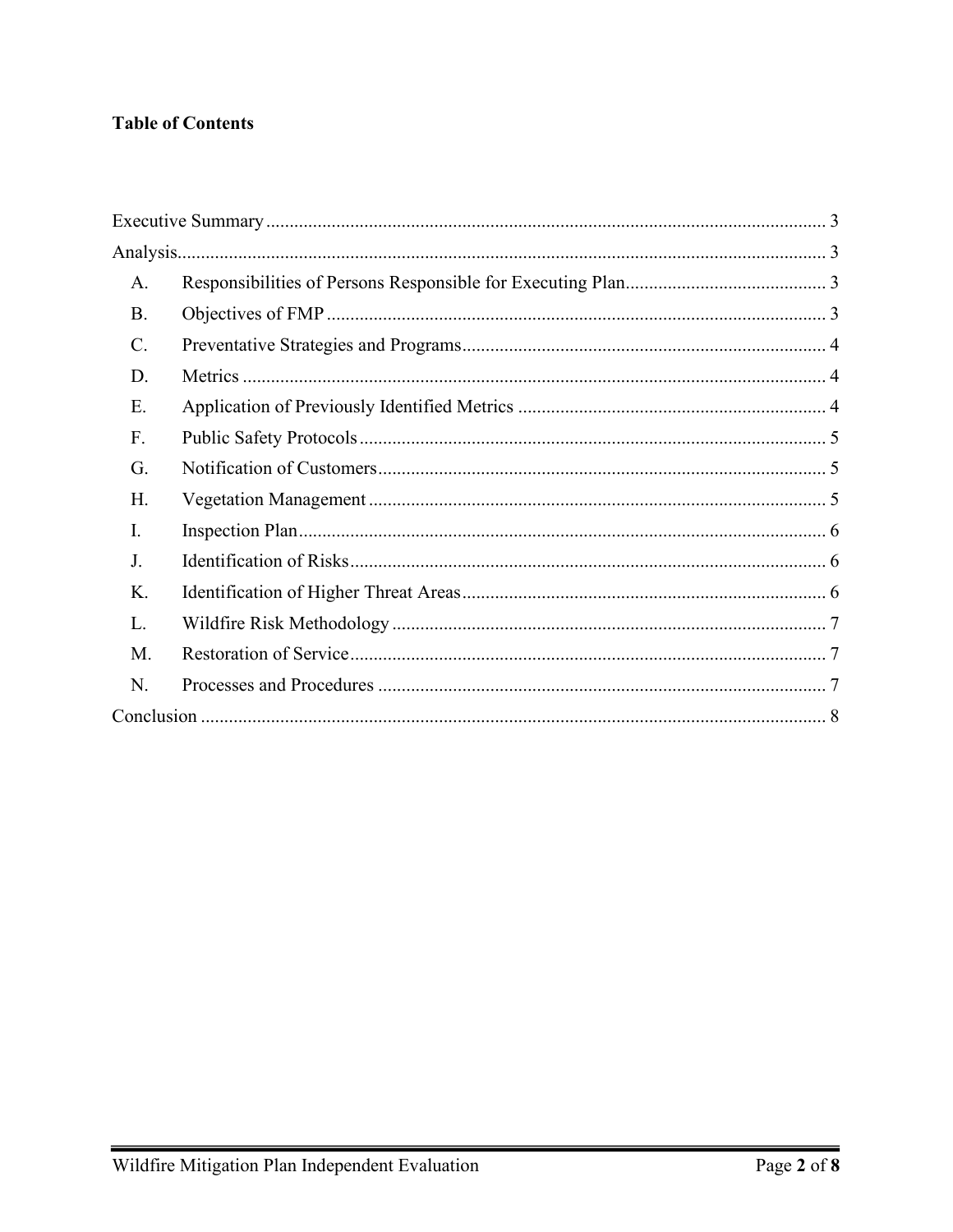## <span id="page-2-0"></span>**Executive Summary**

The Anza Electric Cooperative, Inc. (AEC) Wildfire Mitigation Plan (WMP) was prepared in house by AEC employees for publication in June 2020. In accordance with California Public Utilities Code Section 8387(c), this plan was reviewed and assessed by an independent evaluator to establish its comprehensiveness as legally defined. Chloeta Fire, LLC is providing the independent evaluation of this WMP prior to publication. Chloeta Fire, LLC is completely independent of AEC.

## <span id="page-2-1"></span>**Analysis**

This WMP was reviewed for compliance with California Public Utilities Code Section 8387, which establishes the guidelines for the comprehensiveness of a utility's wildfire mitigation plan. Section 8387 delineates multiple criteria for establishing comprehensiveness. This independent evaluation will review each criteria established in Section 8387 and determine if they are met by the WMP provided by AEC.

## <span id="page-2-2"></span>**A. Responsibilities of Persons Responsible for Executing Plan**

**Section 8387 Requirement:** *An accounting of the responsibilities of persons responsible for executing the plan.*

#### **Plan Section Number:** III.

The WMP identifies AEC's management responsibilities regarding the implementation of the activities discussed in the WMP.

We recommend creating a table that identifies action items outlined in the WMP and the responsible department and workgroup in AEC responsible for implementation.

## <span id="page-2-3"></span>**B. Objectives of FMP**

#### **Section 8387 Requirement:** *The objectives of the wildfire mitigation plan.*

#### **Plan Section Number:** II.

The WMP establishes an overarching purpose in Section II. A. and clearly states primary and secondary objectives in Section II. B. and II. C.

To assist with continued compliance with Section 8387, it is recommended that a table be added that indicates where each required compliance is discussed in the WMP.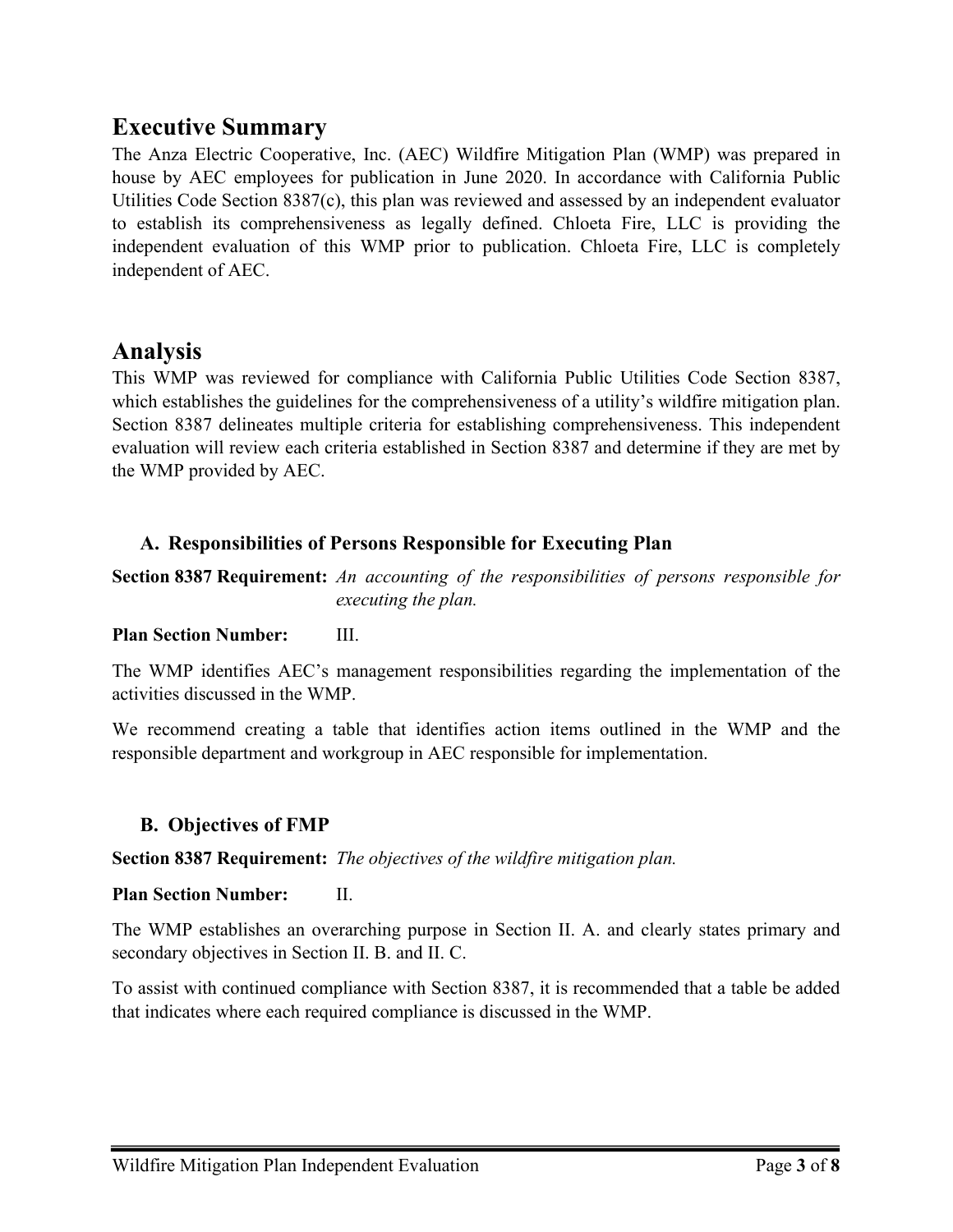## <span id="page-3-0"></span>**C. Preventative Strategies and Programs**

**Section 8387 Requirement:** *A description of the preventive strategies and programs to be adopted by the local publicly owned electric utility or electrical cooperative to minimize the risk of its electrical lines and equipment causing catastrophic wildfires, including consideration of dynamic climate change risks.*

#### **Plan Section Number:** IV. B**,** V.

Section V. of the WMP lists mitigation programs and activities that AEC will undertake to minimize wildfire risk. Impacts of climate change are touched on in Section IV. B.

We recommend that a table consisting of mitigation programs with specific activities for each explained be added.

Some preventive strategies are in the discussion and research phase. The plan should be updated as soon as specific information for these strategies are available.

While not a Section 8387 requirement, a table of estimated timelines or costs on implementation of the preventative strategies and programs would be beneficial for planning purposes.

## <span id="page-3-1"></span>**D. Metrics**

**Section 8387 Requirement:** *A description of the metrics the local publicly owned electric utility or electrical cooperative plans to use to evaluate the wildfire mitigation plan's performance and the assumptions that underlie the use of those metrics.*

**Plan Section Number:** VIII. A.

Section VIII. A. discusses two initial metrics that will be used to measure performance of the WMP. Other metrics will be integrated in future plans as data becomes available

Target goals for each metric should be added to establish a baseline for the first year.

For plan usability, we recommend that a table be added to show the metric, rationale, indicator, and the measure of effectiveness. An additional table with the target percentage of compliance and goals of each mitigation program should be included as well.

## <span id="page-3-2"></span>**E. Application of Previously Identified Metrics**

**Section 8387 Requirement:** *A discussion of how the application of previously identified metrics to previous wildfire mitigation plan performances has informed the wildfire mitigation plan.*

**Plan Section Number:** VIII. B.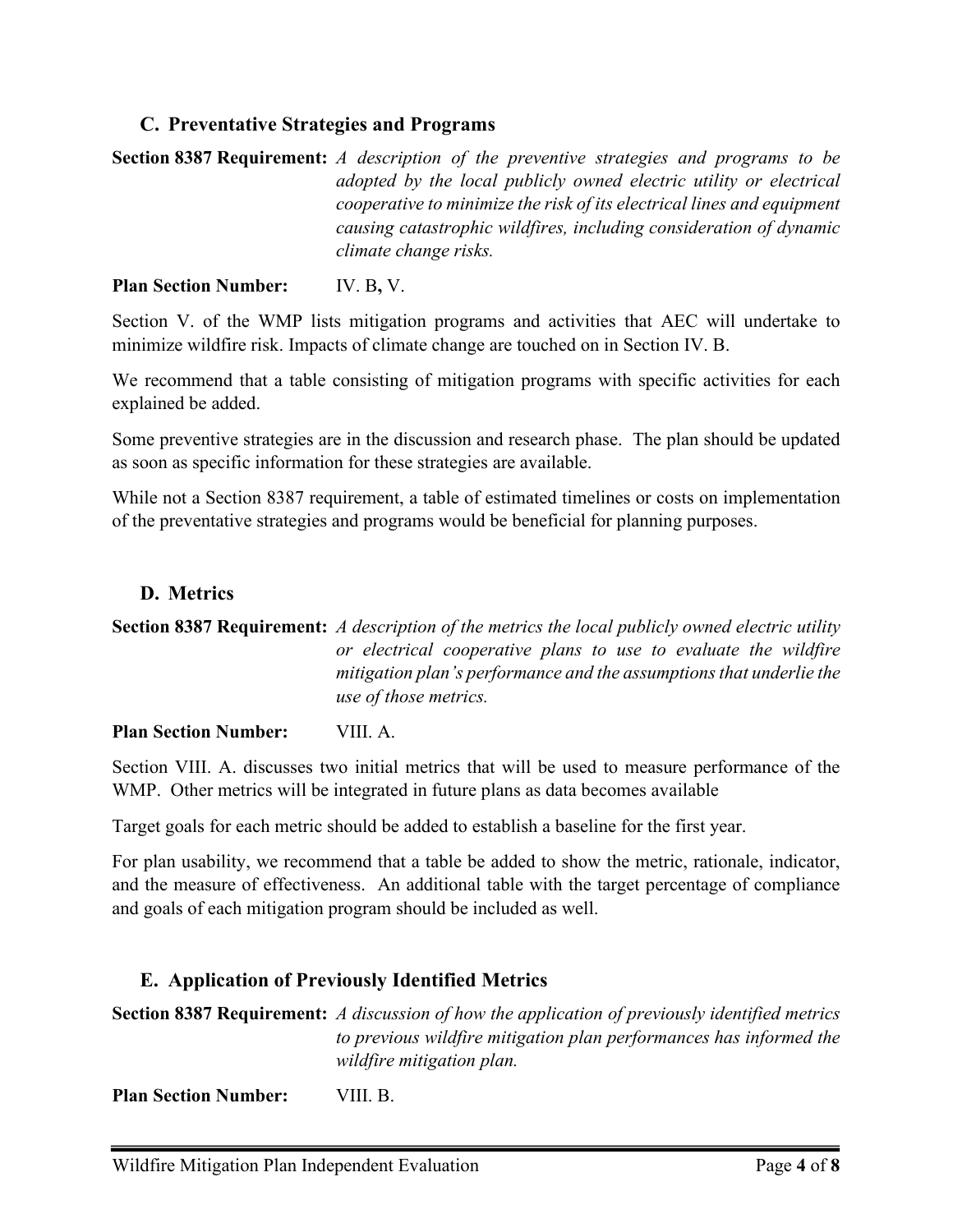As noted in the WMP is in its initial implementation and existing data is limited. The WMP establishes in the executive summary that this is a living document and is subject to modifications as information is updated. As these metrics are analyzed in subsequent years the WMP should be updated based on data collected.

## <span id="page-4-0"></span>**F. Public Safety Protocols**

| <b>Section 8387 Requirement:</b> Protocols for disabling reclosers and deenergizing portions of the |
|-----------------------------------------------------------------------------------------------------|
| electrical distribution system that consider the associated impacts                                 |
| on public safety, as well as protocols related to mitigating the public                             |
| safety impacts of those protocols, including impacts on critical first                              |
| responders and on health and communication infrastructure.                                          |
|                                                                                                     |

**Plan Section Number:** V. G, V. H

Protocols for disabling reclosers and deenergizing portions of the electrical distribution system are outlined in Sections G and H of Chapter V. Public safety impacts are discussed in Section H.

### <span id="page-4-1"></span>**G. Notification of Customers**

**Section 8387 Requirement:** *Appropriate and feasible procedures for notifying a customer who may be impacted by the deenergizing of electrical lines. The procedures shall consider the need to notify, as a priority, critical first responders, health care facilities, and operators of telecommunications infrastructure.*

#### **Plan Section Number:** V. H. 2

Key first responder infrastructure, health care facilities, and operators of telecommunications infrastructure are identified in section V. H. 2.

#### <span id="page-4-2"></span>**H. Vegetation Management**

**Section 8387 Requirement:** *Plans for vegetation management.*

**Plan Section Number:** V. D.

The WMP establishes vegetation management goals and procedures to reduce wildfire risk. The WMP discusses clearing and trimming trees and gives specific perimeters.

It is recommended that a table be included with a metrics goal of 95-100% compliance annually.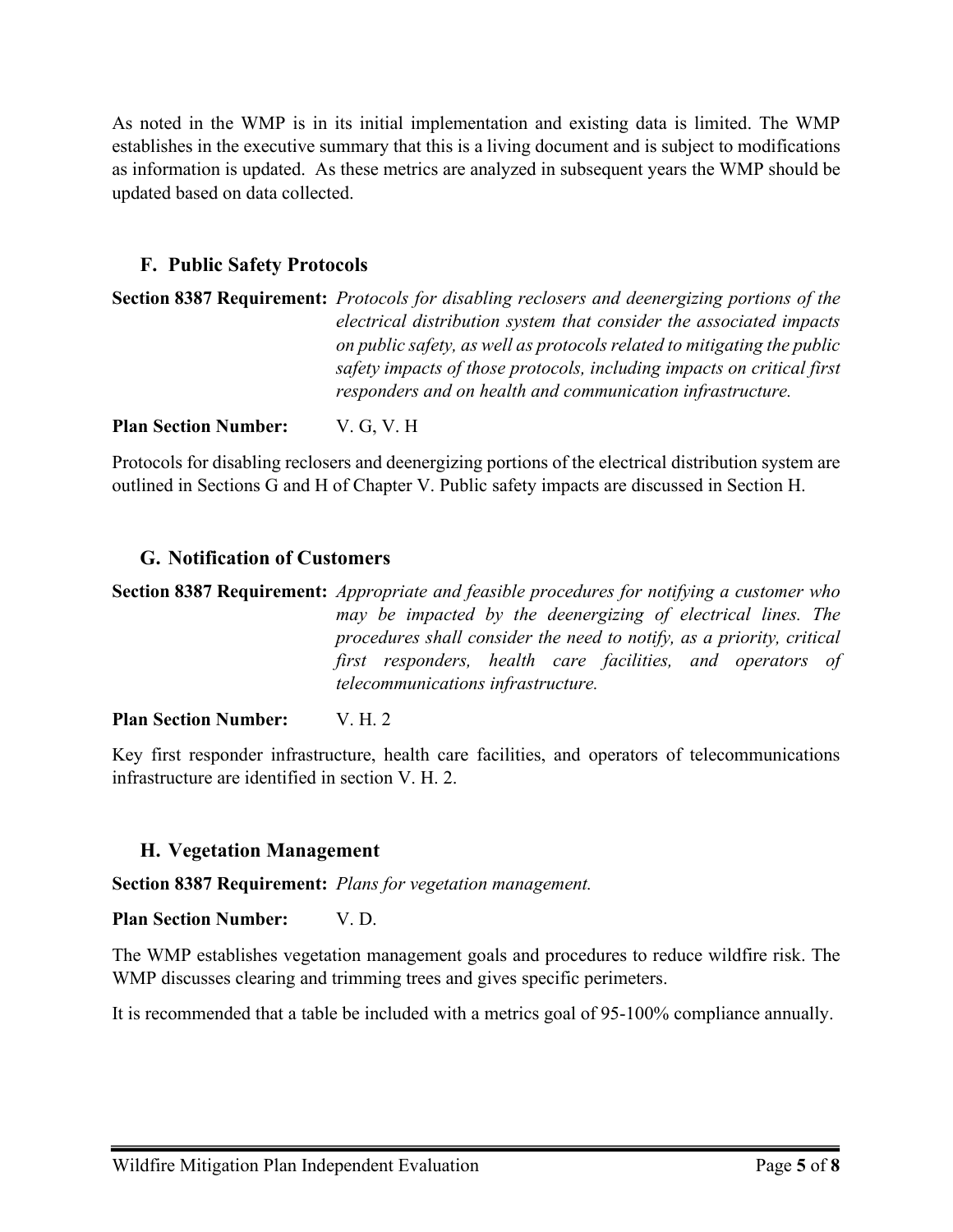#### <span id="page-5-0"></span>**I. Inspection Plan**

### **Section 8387 Requirement:** *Plans for inspections of the local publicly owned electric utility's or electrical cooperative's electrical infrastructure.*

**Plan Section Number:** V. E.

The WMP includes a dedicated section on infrastructure inspections and repair in accordance with CPUC GO 165 and CPUC GO 95, Rule 18.

### <span id="page-5-1"></span>**J. Identification of Risks**

**Section 8387 Requirement:** *A list that identifies, describes, and prioritizes all wildfire risks, and drivers for those risks, throughout the local publicly owned electric utility's or electrical cooperative's service territory. The list shall include, but not be limited to, both of the following:*

> *(i) Risks and risk drivers associated with design, construction, operation, and maintenance of the local publicly owned electric utility's or electrical cooperative's equipment and facilities.*

> *(ii) Particular risks and risk drivers associated with topographic and climatological risk factors throughout the different parts of the local publicly owned electric utility's or electrical cooperative's service territory.*

#### **Plan Section Number:** IV, V. C

Risk drivers associated with topographic and climatological risk are detailed at length in Chapter IV. Risk drivers associated with design, construction, and maintenance of equipment and facilities are addressed in less detail, though specific equipment risk drivers are addressed in Section V. C. We recommend that potential risk drivers associated with equipment and facilities, such as foreign contact with powerlines, equipment failures that emit sparks, and wire to wire contact be identified as risk drivers in Chapter IV.

## <span id="page-5-2"></span>**K. Identification of Higher Threat Areas**

**Section 8387 Requirement:** *Identification of any geographic area in the local publicly owned electric utility's or electrical cooperative's service territory that is a higher wildfire threat than is identified in a commission fire threat map, and identification of where the commission should expand a high fire-threat district based on new information or changes to the environment.*

**Plan Section Number:** V. A.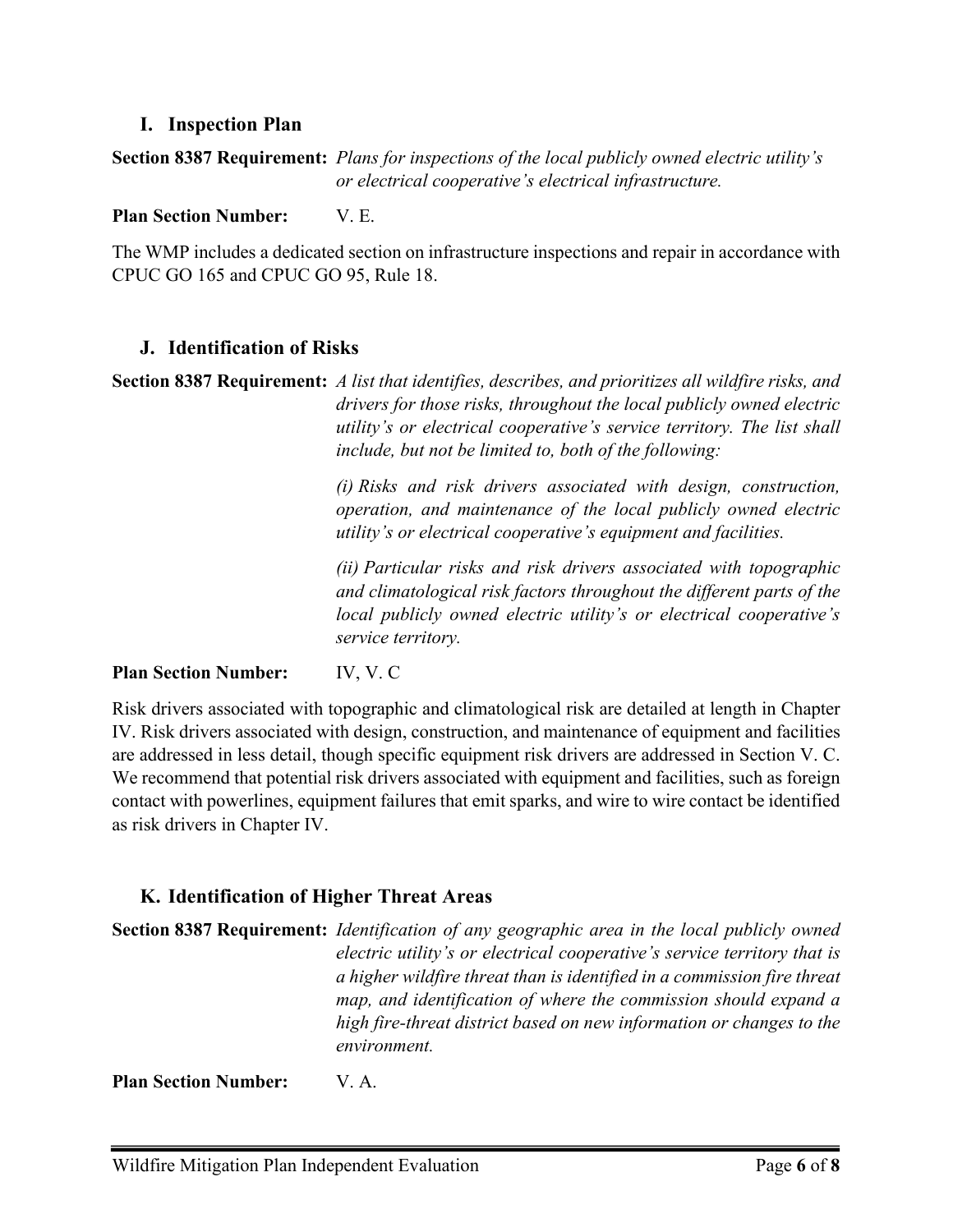AEC is primarily in a geographical area that is prone to wildfires and is labeled as District 2. A large portion of their operational area has a significantly greater risk of wildfire, which is labeled as District 3. These areas are shown in Figure 1.

## <span id="page-6-0"></span>**L. Wildfire Risk Methodology**

**Section 8387 Requirement:** *A methodology for identifying and presenting enterprise wide safety risk and wildfire-related risk.*

### **Plan Section Number:** IV. B.

The WMP does discuss situational awareness and having the ability to alter practices dependent on fire conditions but lacks explaining their methodology for identifying risks.

It is recommended that AEC uses an Enterprise Risk Management process for assessing risk. Such a process involves a formal methodology to identify, assess, report, monitor, and report risk.

## <span id="page-6-1"></span>**M. Restoration of Service**

**Section 8387 Requirement:** *A statement of how the local publicly owned electric utility or electrical cooperative will restore service after a wildfire.*

#### **Plan Section Number:** VII.

The service restoration process following a wildfire is briefly discussed in section VII. Section 8387 requires that publicly owned utilities detail how the utility will restore service after a wildfire.

It is recommended that critical infrastructure facilities are prioritized during this process.

## <span id="page-6-2"></span>**N. Processes and Procedures**

**Section 8387 Requirement:** *A description of the processes and procedures the local publicly owned electric utility or electrical cooperative shall use to do all of the following:*

> *(i) Monitor and audit the implementation of the wildfire mitigation plan.*

> *(ii) Identify any deficiencies in the wildfire mitigation plan or its implementation, and correct those deficiencies.*

> *(iii) Monitor and audit the effectiveness of electrical line and equipment inspections, including inspections performed by contractors, that are carried out under the plan, other applicable statutes, or commission rules.*